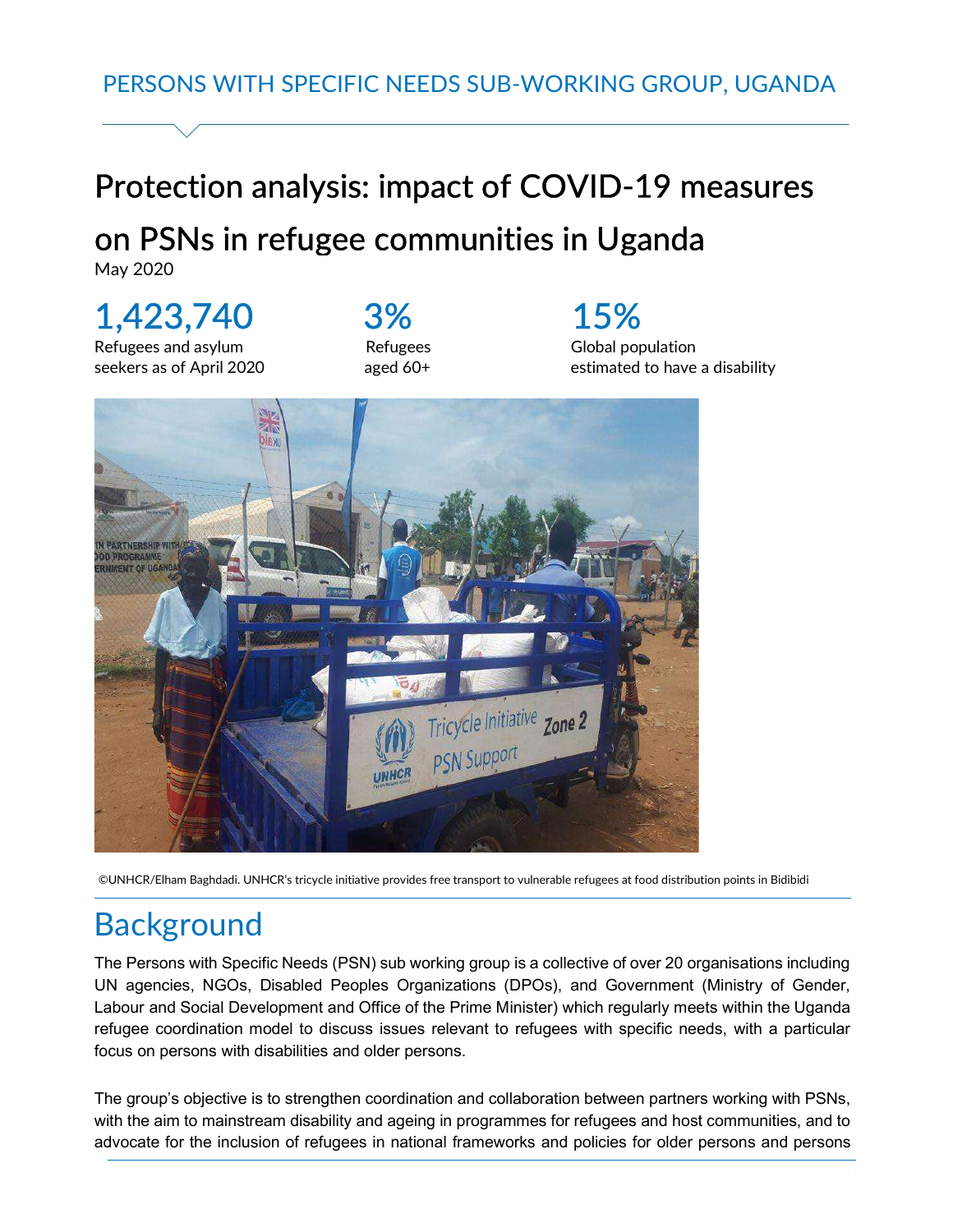with disabilities

Following the outbreak of the COVID-19 pandemic, the Ugandan government implemented a number of containment measures: starting in the  $3<sup>rd</sup>$  week of March, borders, schools, places of worship were closed, inter-settlement movements, public and private forms of transport were banned and a night time curfew was imposed.

According to WHO, 15% of the global population is estimated to have a disability (WHO/World Bank, World Report on Disability, 2011). COVID-19 restrictions have created significant barriers for this population within refugee settlements in Uganda. To highlight these challenges, in April 2020 the PSN SWG members started to collect evidence from a range of sources on the specific impact of the COVID-19 crisis and containment measures on PSNs within refugee communities in Uganda.

# The impact of the COVID-19 crisis on refugees with specific needs

Evidence was collected by PSN SWG members (including UNHCR, Humanity and Inclusion, Alight, NUWODU) from a variety of sources, including Refugee Welfare Committees including Village chairpersons, Food committee members, PSNs and community workers. The collected evidence covers a number of locations including Kampala, Kyangwali, Kyaka II, Nakivale, Oruchinga and Arua.

The evidence demonstrates a number of key areas where PSNs have been disproportionately impacted by the COVID-19 crisis:

#### (a) New and/or exacerbated barriers in accessing essential services and assistance

Many PSNs, particularly those with mobility challenges, previously relied on public transport (especially boda boda motorcycle taxis) to access essential services such as health centres and food distribution points. In refugee settlements in particular, homes can be located several kilometers from service points. With public and private forms of transport banned by the government, many PSNs are reporting that they are unable to access essential services at the current time

A number of PSNs have pre-existing chronic medical conditions which require constant care and medication. Interruptions in medical care can have serious long-term consequences.

At the same time, some PSNs who previously relied on assistance from community volunteers or family members have reported that they are unable to access the same level of assistance as community volunteers / family members are no longer able to travel to them. Some family members who were previously providing assistance to PSNs were outside of the settlement at the time when the lockdown was announced and have been unable to travel back to their relatives.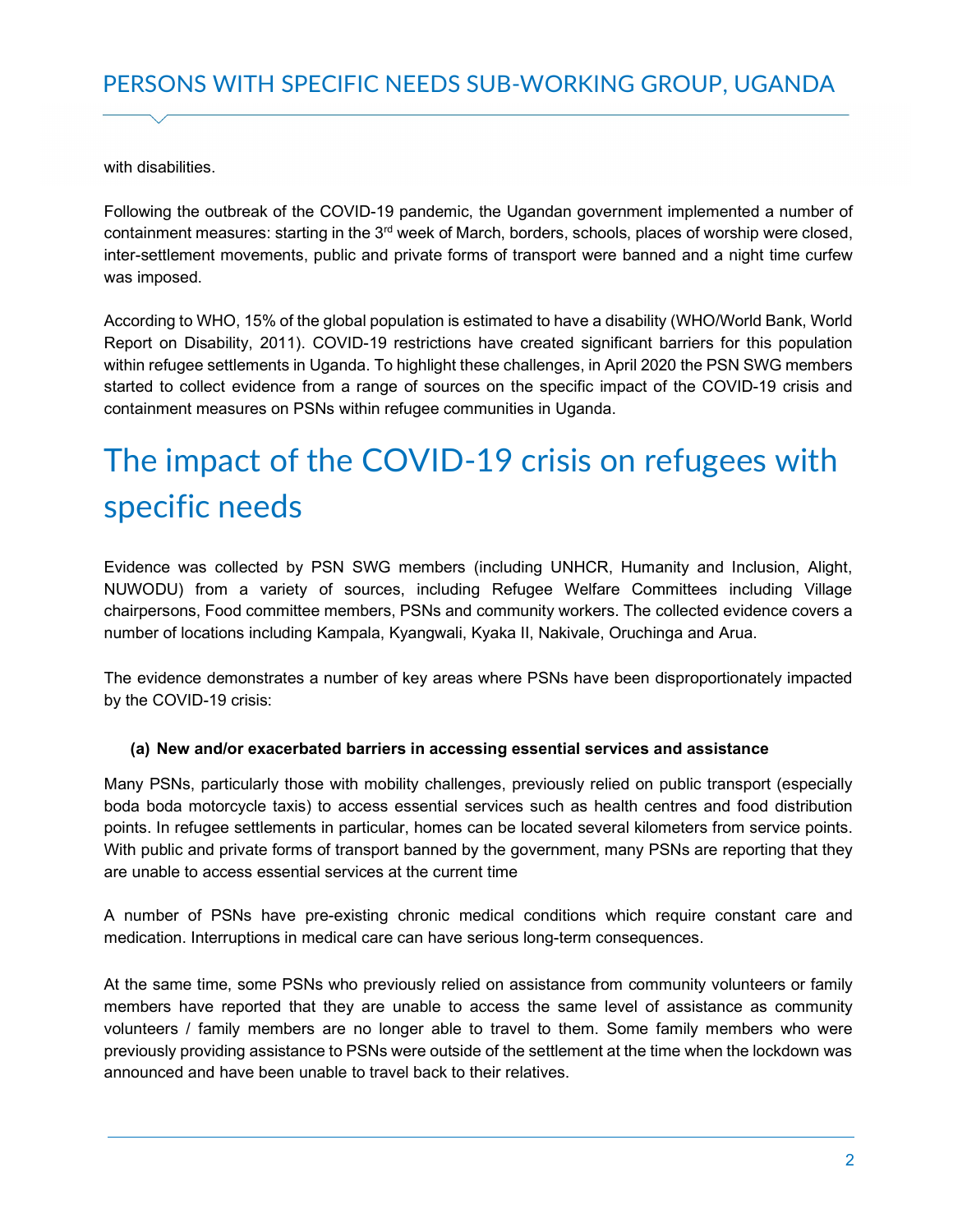#### (b) Difficulties in implementing COVID-19 preventative measures

PSNs, particularly persons with mobility challenges, face difficulties in accessing water taps and WASH facilities due a lack of adapted services, particularly in refugee settlements. However, certain groups of PSNs, particularly older persons and persons with serious medical needs, face increased risks of serious complications should they contract COVID-19 and therefore have a higher need to undertake preventive measures. In addition, persons with disabilities already face pre-existing high levels of discrimination and exclusion; should such groups contract COVID-19, there are risks of increased stigma against them.

Therefore, PSNs should be prioritized in preventive measures against COVID-19. However, in a rapid survey of 58 persons with disabilities conducted by Humanity & Inclusion (HI), 32% lacked access to basic hygiene items (masks, alcohol, soap, etc).

#### (c) Increased needs for financial assistance

Many PSNs are reporting increased needs for financial assistance; PSNs had high levels of pre-existing economic vulnerability prior to the COVID-19 crisis and many were engaged in small scale, informal businesses such as selling perishable food items. With the imposition of containment measures, many PSNs are currently unable to work. For example, women with disabilities who previously worked in food markets are unable to abide by Government directives that vendors must sleep in the markets and are also unable to physically access markets which are still open to sell their goods due to transport restrictions.

In addition, the COVID-19 crisis has coincided with a 30% reduction in food rations provided to refugees living in the settlements which has further reduced PSN coping mechanisms. During the HI rapid survey of persons with disabilities referred to above, 51% reported that they have run out of food and other household essentials due to COVID-19 related measures such as lockdown whilst 32% reported that they were unable to cover other basic needs.

Across many of the economic indicators considered by the WFP food security and essential needs assessment of Kampala-based refugees (April 2020), households headed by a woman, a disabled person or an elderly person were more severely affected by the pandemic and containment measures. For example, households headed by a disabled person were less likely to have acceptable food consumption and were much less likely to have savings than households headed by a non-disabled person.

#### (d) Information gaps

PSNs are experiencing information gaps as targeted messages on COVID-19 have not reached them and/or are not accessible (sign language, braille, etc). Information gaps have been linked to rights violations in certain cases. Caregivers and community volunteers who previously supported PSNs also lack information on how they can safely continue to provide support to PSNs under current conditions. During the HI rapid survey of persons with disabilities, 47% reported that they did not know where to access additional support and had not received information about the services available.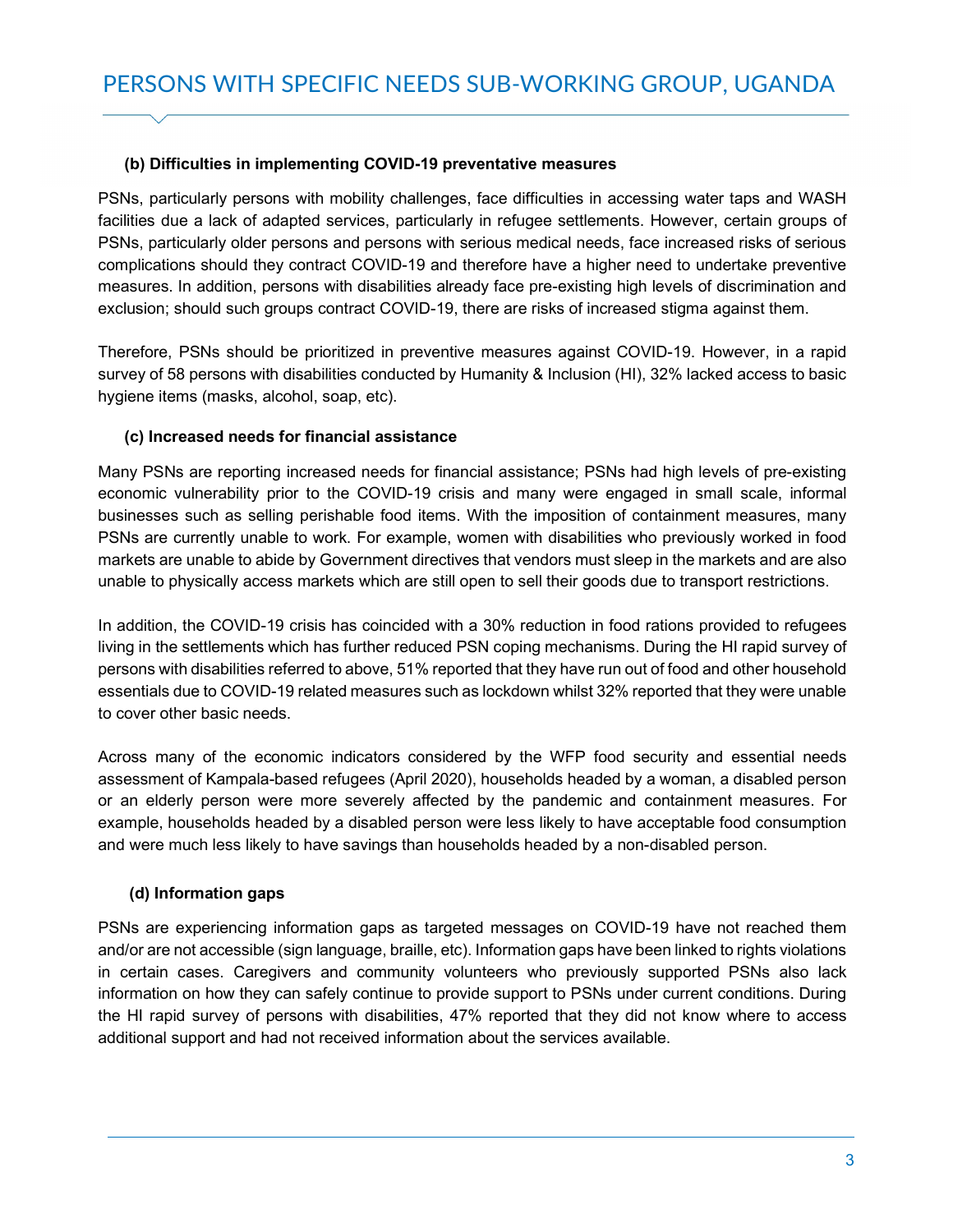### Recommendations

#### (a) Increased participation of and consultation with PSNs

There is an urgent need to ensure the participation of and consultation with PSNs in national and regional COVID-19 taskforces through DPOs and / or representatives of persons with disability and older persons, including refugees. This will help to ensure that measures imposed during the COVID-19 crisis are as sensitive as possible to the needs of PSNs and avoid a disproportionate impact and associated rights violations. This can be accompanied by advocacy by all actors for reasonable accommodations and accessibility for PSNs within COVID-19 restrictions, particularly those with mobility restrictions.

#### (b) Increased targeted assistance for PSNs around critical needs

Partners working with PSNs should focus interventions on the emerging critical needs, and advocate with potential donors for additional funding for the following key activities:

- i. Improved identification of persons with disabilities and elderly;
- ii. Transport assistance for PSNs to access essential services (including health centres, food and NFI distribution sites);
- iii. Delivery of targeted support to enable preventative COVID-19 measures by PSNs (e.g. delivery of soap, water containers and hand-washing facilities to homes);
- iv. Multi-purpose cash assistance;
- v. Targeted and accessible messaging for PSNs and caregivers on COVID-19 and preventative measures.

#### (c) Continued identification and sharing of best practices and innovative approaches

Partners working with PSNs should continue to collect and share examples of best and innovative practices, to allow others to learn from and replicate programmes where appropriate. A number of good practices have already been identified, including:

- door-to-door sensitization for PSNs on COVID-19;
- targeted NFI distributions to PSNs to support preventative measures (e.g. soap and buckets);
- collection of prescriptions by whatsapp and delivery of medications to PSNs at home using boda boda;
- refugee drivers and boda boda operators forming associations and pooling cars to be used to transport emergency medical cases to hospital with the necessary government permission;
- community based structure members providing assistance to PSNs at food distribution sites;
- dedicated free transport for PSN food rations from food distribution sites using community-run tricycle schemes;
- early provision of livelihood opportunities (e.g. seedlings and hoes for planting) to PSNs to replace lost sources of income;
- provision of in-home services for the most vulnerable PSNs (e.g. rehabilitation, education support and MHPSS);
- additional support being provided to community structures (e.g. mobile phones and airtime) to enable them to monitor and report on the situation of particularly vulnerable PSNs in the community and connect them with service providers.